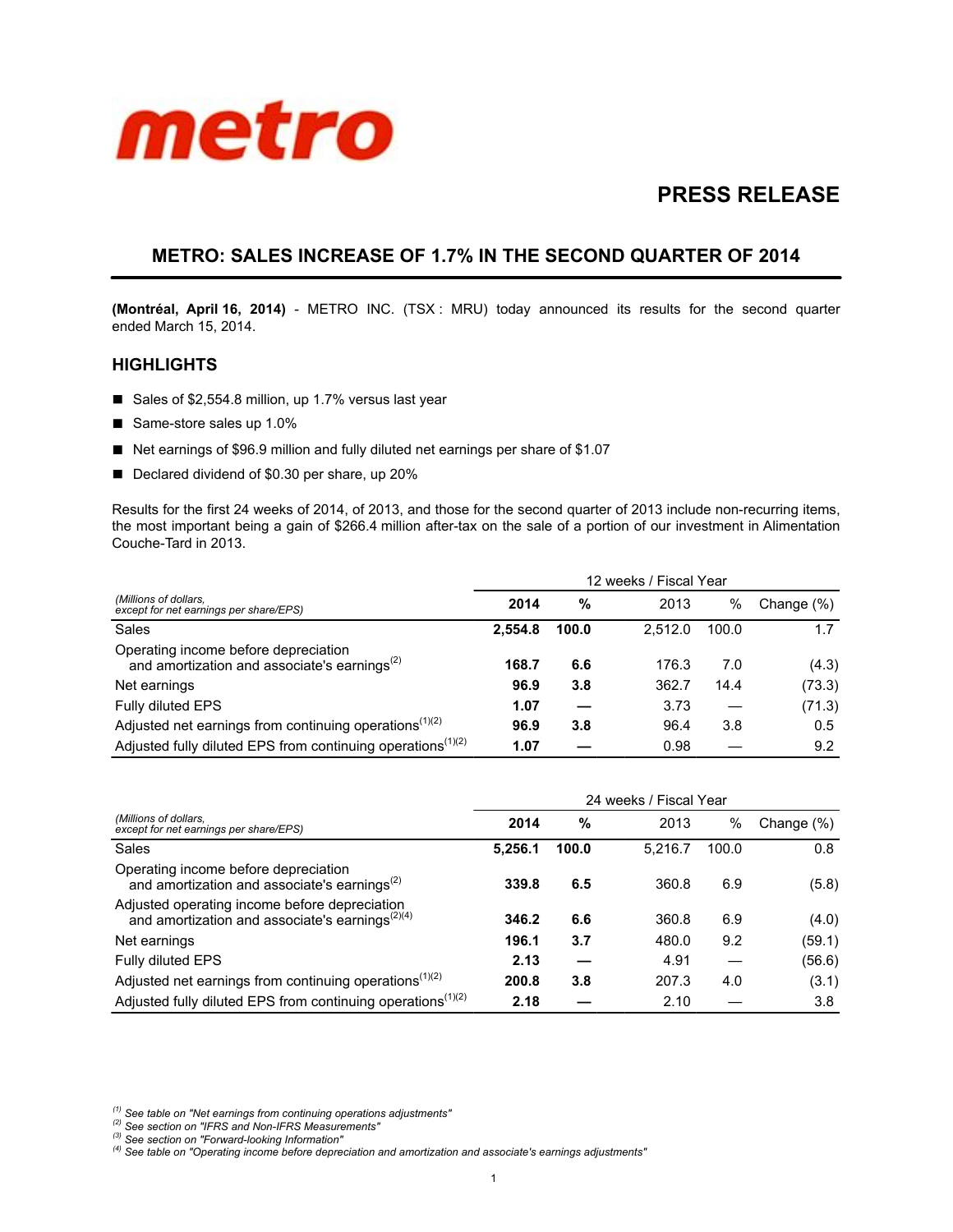## **PRESIDENT'S MESSAGE**

*"We are encouraged by our improved sales performance and the increase in our adjusted net earnings(1)(2) achieved in the second quarter in a market that remains highly competitive. We are confident that our strategies, investments, and the commitment of our teams will allow(3) us to continue to grow in future quarters,"* stated Eric R. La Flèche, President and Chief Executive Officer.

## **2014 SECOND QUARTER RESULTS**

#### **SALES**

Sales in the second quarter of 2014 totalled \$2,554.8 million, up 1.7% compared to \$2,512.0 million for the same quarter last year. Same-store sales were up 1.0%. Our aggregate food basket experienced slight inflation. Our merchandising strategies and investments, as well as our reorganization of our Ontario store network enabled us to increase sales in a market that remains intensely competitive.

Sales in the first 24 weeks of fiscal 2014 totalled \$5,256.1 million versus \$5,216.7 million for the corresponding period of fiscal 2013, an increase of 0.8%.

#### **OPERATING INCOME BEFORE DEPRECIATION AND AMORTIZATION AND ASSOCIATE'S EARNINGS(2)**

Operating income before depreciation and amortization and associate's earnings<sup>(2)</sup> for the second quarter of 2014 totalled \$168.7 million or 6.6% of sales versus \$176.3 million or 7.0% of sales for the same quarter last year.

Operating income before depreciation and amortization and associate's earnings<sup>(2)</sup> for the first 24 weeks of fiscal 2014 totalled \$339.8 million versus \$360.8 million for the corresponding period of the previous fiscal year. Non-recurring closing costs of \$6.4 million were recorded in the first quarter of 2014 as a result of our decision to consolidate our Québec produce and dairy distribution operations in our new Laval distribution centre and to close our decades-old Québec City produce warehouse. Excluding this non-recurring expense, adjusted operating income before depreciation and amortization and associate's earnings<sup>(2)(4)</sup> for the first 24 weeks of fiscal 2014 was \$346.2 million, or 6.6% of sales compared to \$360.8 million or 6.9% of sales for the corresponding period of 2013.

This lower profitability is mainly due to the decreases in gross margins which were 19.5% and 19.1% respectively for the second quarter and 24-week period of fiscal 2014 compared to 19.8% and 19.4% for the corresponding quarters in 2013, as part of the merchandising strategies we adopted in 2014 to improve sales. Strong cost control enabled us to maintain operating expenses at a level relatively similar to last year's despite an increase in certain costs, notably energy.

#### **Operating income before depreciation and amortization and associate's earnings adjustments (OI)(2)**

|                                                                                                              | 24 weeks / Fiscal Year |              |     |       |         |     |
|--------------------------------------------------------------------------------------------------------------|------------------------|--------------|-----|-------|---------|-----|
|                                                                                                              | 2014                   |              |     | 2013  |         |     |
| (Millions of dollars,<br>unless otherwise indicated)                                                         | ΟI                     | <b>Sales</b> | (%) | Οl    | Sales   | (%) |
| Operating income before depreciation<br>and amortization and associate's earnings                            | 339.8                  | 5.256.1      | 6.5 | 360.8 | 5.216.7 | 6.9 |
| Closure costs                                                                                                | 6.4                    |              |     |       |         |     |
| Adjusted operating income before<br>depreciation and amortization and<br>associate's earnings <sup>(2)</sup> | 346.2                  | 5.256.1      | 6.6 | 360.8 | 5.216.7 | 6.9 |

#### **DEPRECIATION AND AMORTIZATION AND NET FINANCIAL COSTS**

Total depreciation and amortization expenses for the second quarter and the first 24 weeks of 2014 amounted to \$40.5 million and \$81.5 million respectively versus \$41.4 million and \$83.3 million in 2013. Net financial costs for the second quarter of 2014 totalled \$11.4 million compared to \$11.9 million for the corresponding quarter last year. Net financial costs for the first 24 weeks of fiscal 2014 totalled \$21.7 million compared to \$24.9 million in 2013. The average financing rate was 5.0% for the first 24 weeks of 2014 versus 4.6% for the corresponding period last fiscal year. This increase in the average rate was due to the repayment in the second quarter of 2013 of our revolving credit facility of \$330.4 million which carried a lower interest rate than our other debts. The repayment was made out of our operating activity cash flows and the proceeds on disposal of a portion of the investment in Alimentation Couche-Tard.

*<sup>(1)</sup> See table on "Net earnings from continuing operations adjustments"*

*<sup>(2)</sup> See section on "IFRS and Non-IFRS Measurements"*

*<sup>(3)</sup> See section on "Forward-looking Information"*

*<sup>(4)</sup> See table on "Operating income before depreciation and amortization and associate's earnings adjustments"*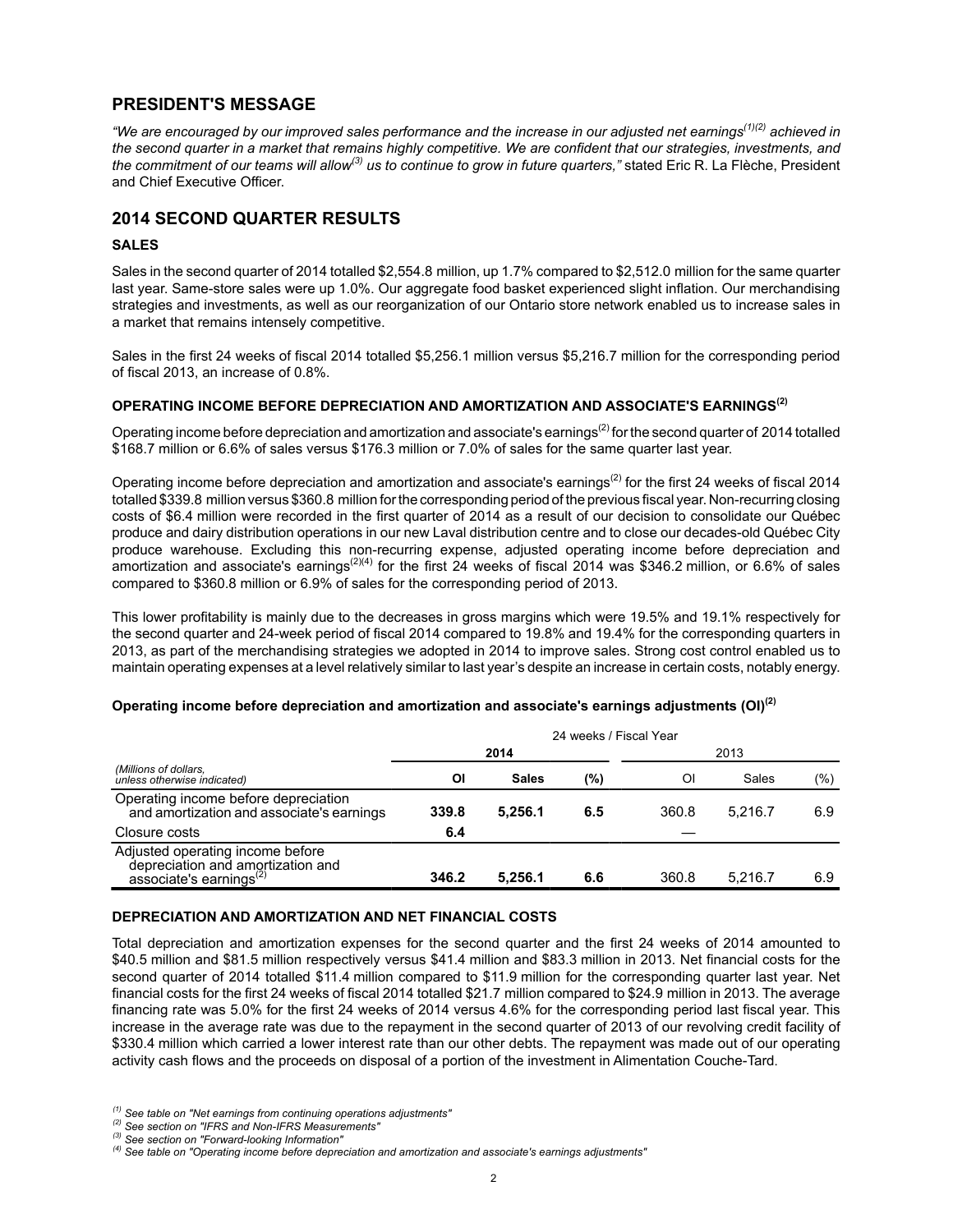#### **SHARE OF AN ASSOCIATE'S EARNINGS**

Our share of earnings in Alimentation Couche-Tard was \$11.0 million for the second quarter of 2014 versus \$8.0 million for the corresponding period of 2013.

Our share of earnings for the first 24 weeks of fiscal 2014 was \$24.1 million versus \$27.0 million in 2013. This decline results from our reduced holding compared to last year following the sale of nearly half of our investment in the second quarter of 2013.

#### **INCOME TAXES**

Second quarter and 24-week period income tax expenses of \$30.9 million and \$64.6 million in 2014 represented effective tax rates of 24.2% and 24.8% compared with second quarter and 24-week period tax expenses of \$76.0 million and \$113.7 million respectively in 2013 for effective tax rates of 17.3% and 19.4%. Excluding the \$307.8 million gain on disposal of part of our investment in Alimentation Couche-Tard and related income tax of \$41.4 million, effective tax rates for the second quarter and 24-week period of 2013 were 26.4% and 25.9% respectively.

#### **NET EARNINGS**

Net earnings for the second quarter of 2014 were \$96.9 million, down 73.3% from net earnings of \$362.7 million for the same quarter of 2013. Fully diluted net earnings per share were down 71.3% to \$1.07 from \$3.73 last year.

Net earnings for the first 24 weeks of 2014 were \$196.1 million, down 59.1% from \$480.0 million for the corresponding period of 2013. Fully diluted net earnings per share were \$2.13 compared with \$4.91 last year, a decrease of 56.6%.

## **ADJUSTED NET EARNINGS FROM CONTINUING OPERATIONS(2)**

Excluding the after-tax gain of \$266.4 million on disposal of part of our investment in Alimentation Couche-Tard as well as the \$0.1 million net loss on discontinued operation following the sale of our Distagro division in the second quarter of 2013, 2014 second quarter adjusted net earnings from continuing operations<sup>(1)(2)</sup> and adjusted fully diluted net earnings per share from continuing operations<sup> $(1)(2)$ </sup> were up 0.5% and 9.2% respectively compared to the corresponding quarter of 2013.

Excluding after-tax Québec produce warehouse closing costs of \$4.7 million in the 24-week period of 2014 as well as the after-tax gain of \$266.4 million on disposal of part of our investment in Alimentation Couche-Tard and net gain of \$6.3 million on discontinued operation following the sale of our Distagro division in the 24-week period of 2013, adjusted net earnings from continuing operations<sup>(1)(2)</sup> for the 24-week period of 2014 were down 3.1% while adjusted fully diluted net earnings per share from continuing operations<sup>(1)(2)</sup> were up 3.8% compared to the corresponding period of 2013.

#### **Net earnings from continuing operations adjustments**

|                                                                                   | 12 weeks / Fiscal Year   |                                                 |                          |                                          |                 |                                |
|-----------------------------------------------------------------------------------|--------------------------|-------------------------------------------------|--------------------------|------------------------------------------|-----------------|--------------------------------|
|                                                                                   | 2014                     |                                                 | 2013                     |                                          | Change (%)      |                                |
|                                                                                   | (Millions<br>of dollars) | <b>Fully diluted</b><br><b>EPS</b><br>(Dollars) | (Millions<br>of dollars) | Fully diluted<br><b>EPS</b><br>(Dollars) | Net<br>earnings | Fully<br>diluted<br><b>EPS</b> |
| Net earnings                                                                      | 96.9                     | 1.07                                            | 362.7                    | 3.73                                     | (73.3)          | (71.3)                         |
| Net loss from discontinued<br>operation                                           |                          |                                                 | 0.1                      |                                          |                 |                                |
| Net earnings from continuing<br>operations                                        | 96.9                     | 1.07                                            | 362.8                    | 3.73                                     | (73.3)          | (71.3)                         |
| Gain on disposal of a portion<br>of the investment in an<br>associate after taxes |                          |                                                 | (266.4)                  | (2.75)                                   |                 |                                |
| Adjusted net earnings from<br>continuing operations <sup>(2)</sup>                | 96.9                     | 1.07                                            | 96.4                     | 0.98                                     | 0.5             | 9.2                            |

*(1) See table on "Net earnings from continuing operations adjustments"*

*(2) See section on "IFRS and Non-IFRS Measurements"*

*(3) See section on "Forward-looking Information"*

*(4) See table on "Operating income before depreciation and amortization and associate's earnings adjustments"*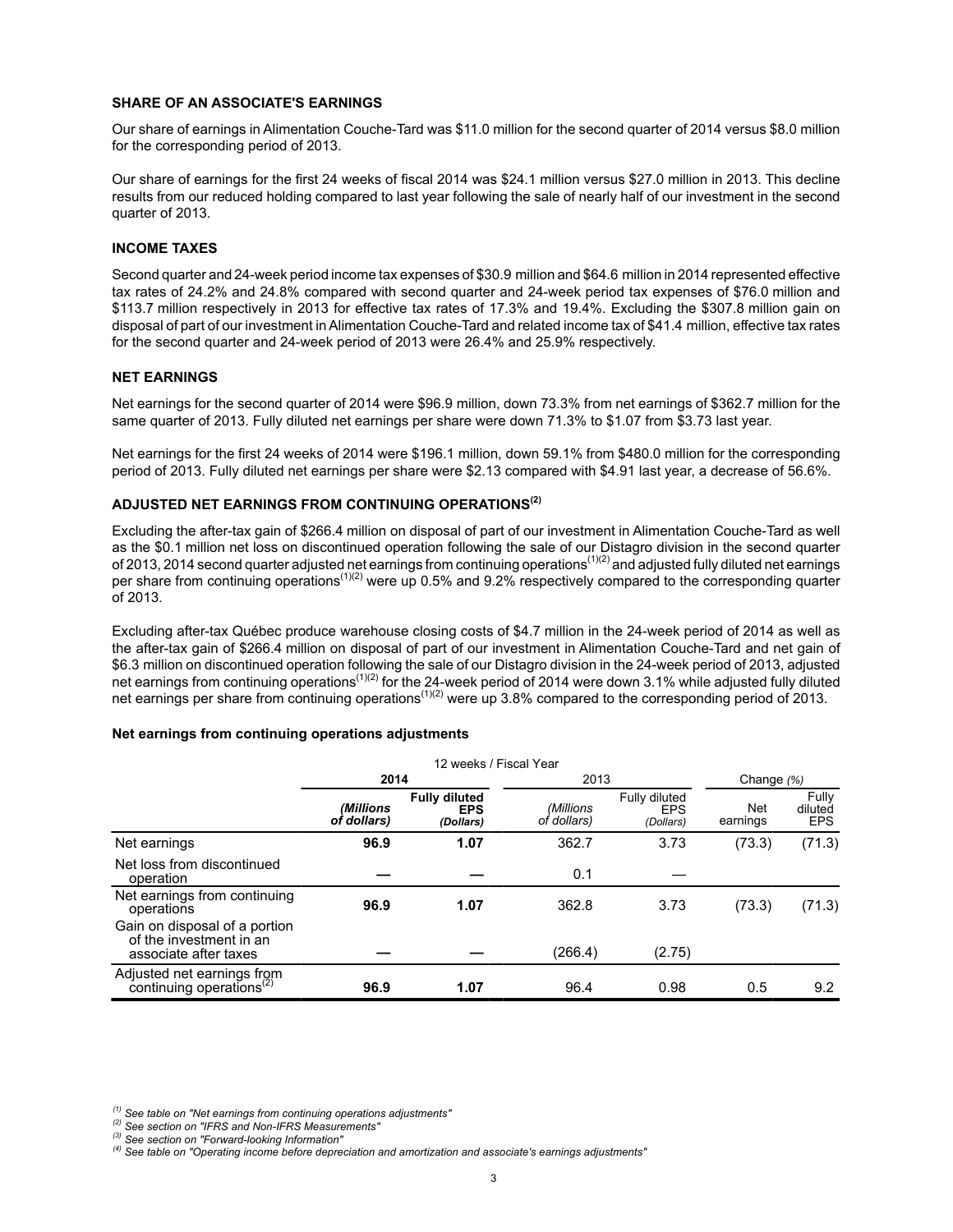|                                                                                   | 2014                     |                                                 | 2013                     |                                          | Change (%)      |                                |
|-----------------------------------------------------------------------------------|--------------------------|-------------------------------------------------|--------------------------|------------------------------------------|-----------------|--------------------------------|
|                                                                                   | (Millions<br>of dollars) | <b>Fully diluted</b><br><b>EPS</b><br>(Dollars) | (Millions<br>of dollars) | Fully diluted<br><b>EPS</b><br>(Dollars) | Net<br>earnings | Fully<br>diluted<br><b>EPS</b> |
| Net earnings                                                                      | 196.1                    | 2.13                                            | 480.0                    | 4.91                                     | (59.1)          | (56.6)                         |
| Net earnings from<br>discontinued operation                                       |                          |                                                 | (6.3)                    | (0.07)                                   |                 |                                |
| Net earnings from continuing<br>operations                                        | 196.1                    | 2.13                                            | 473.7                    | 4.84                                     | (58.6)          | (56.0)                         |
| Gain on disposal of a portion<br>of the investment in an<br>associate after taxes |                          |                                                 | (266.4)                  | (2.74)                                   |                 |                                |
| Closure costs after taxes                                                         | 4.7                      | 0.05                                            |                          |                                          |                 |                                |
| Adjusted net earnings from<br>continuing operations <sup><math>(2)</math></sup>   | 200.8                    | 2.18                                            | 207.3                    | 2.10                                     | (3.1)           | 3.8                            |

24 weeks / Fiscal Year

#### **NORMAL COURSE ISSUER BID PROGRAM**

Under its normal course issuer bid program, the Corporation may repurchase up to 7,000,000 of its Common Shares between September 10, 2013 and September 9, 2014. As at April 4, 2014, the Corporation has repurchased 4,800,100 Common Shares at an average price of \$62.86 for a total of \$301.8 million.

#### **DIVIDENDS**

On April 15, 2014, the Corporation's Board of Directors declared a quarterly dividend of \$0.30 per Common Share payable June 6, 2014, an increase of 20% over the dividend declared for the same quarter last year. On an annualized basis, this dividend represents approximately 23% of 2013 adjusted net earnings from continuing operations<sup>(2)</sup>.

## **FORWARD-LOOKING INFORMATION**

We have used, throughout this press release, different statements that could, within the context of regulations issued by the Canadian Securities Administrators, be construed as being forward-looking information. In general, any statement contained herein, which does not constitute a historical fact, may be deemed a forward-looking statement. Expression such as "allow" and other similar expressions are generally indicative of forward-looking statements. The forward-looking statements contained herein are based upon certain assumptions regarding the Canadian food industry, the general economy, our annual budget, as well as our 2014 action plan.

These forward-looking statements do not provide any guarantees as to the future performance of the Corporation and are subject to potential risks, known and unknown, as well as uncertainties that could cause the outcome to differ significantly. An economic slowdown or recession, or the arrival of a new competitor, are examples described under the "Risk Management" section of the 2013 Annual Report which could have an impact on these statements. We believe these statements to be reasonable and pertinent as at the date of publication of this report and represent our expectations. The Corporation does not intend to update any forward-looking statement contained herein, except as required by applicable law.

## **IFRS AND NON-IFRS MEASUREMENTS**

In addition to the IFRS earnings measurements provided, we have included certain IFRS and non-IFRS earnings measurements. These measurements are presented for information purposes only. They do not have a standardized meaning prescribed by IFRS and therefore may not be comparable to similar measurements presented by other public companies.

*<sup>(1)</sup> See table on "Net earnings from continuing operations adjustments"*

*<sup>(2)</sup> See section on "IFRS and Non-IFRS Measurements"*

*<sup>(3)</sup> See section on "Forward-looking Information"*

*<sup>(4)</sup> See table on "Operating income before depreciation and amortization and associate's earnings adjustments"*